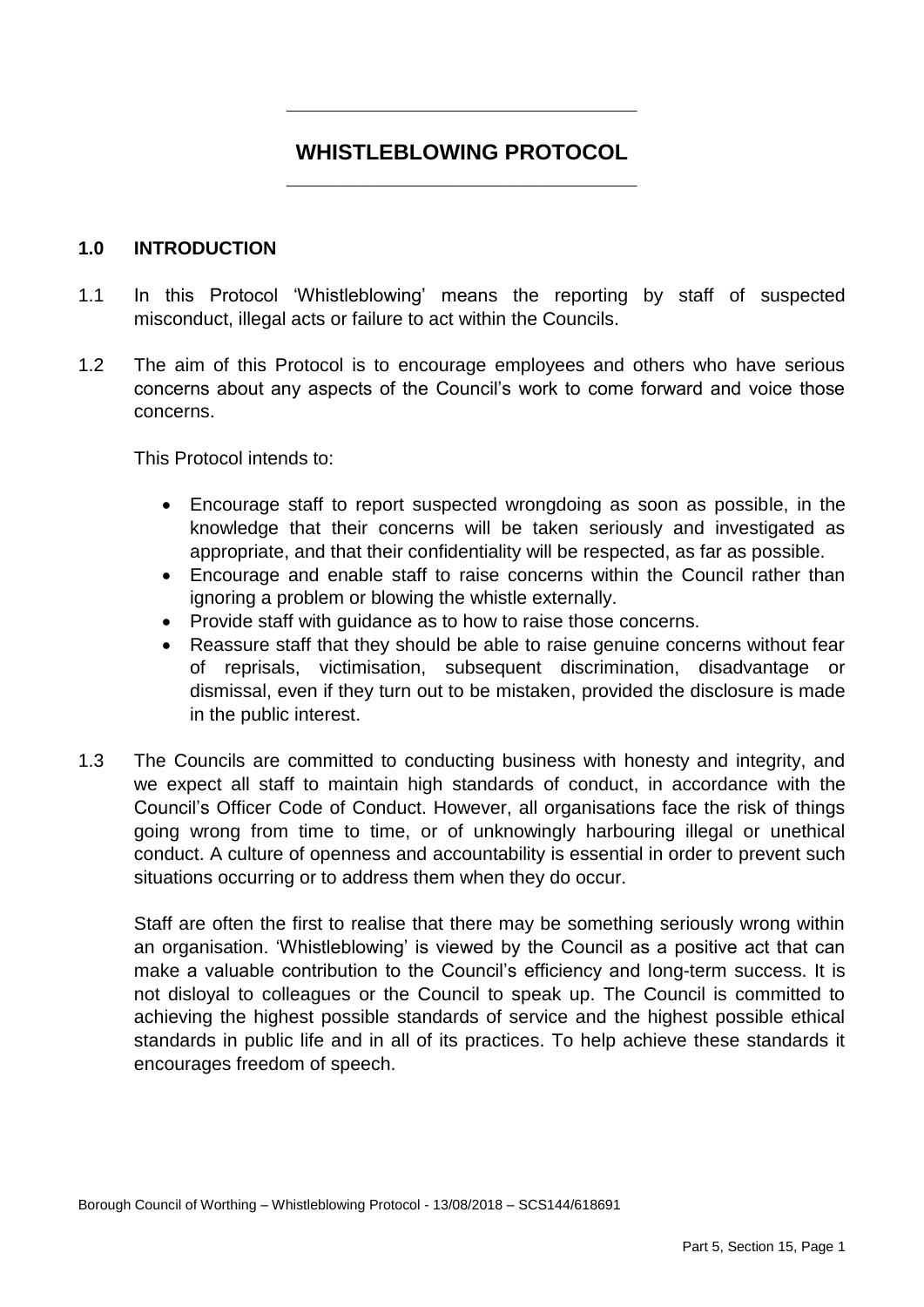## **2.0 WHAT IS WHISTLEBLOWING?**

 $2.1$  of the Council, or others acting on behalf of the Council, that make them feel uncomfortable in terms of known standards, are not in keeping with the Constitution or Council policies, fall below established standards of practice or are improper 2.1 Any serious concerns that staff have about service provision or the conduct of Officers behaviour, should be reported.

This may relate to:

- Criminal activity;
- Miscarriages of justice;
- Racial, sexual, disability or other discrimination;
- Danger to health and safety;
- Damage to the environment;
- Failure to comply with any legal, or professional, obligation or regulatory requirements;
- Unauthorised use of public funds or other assets;
- Bribery;
- Financial fraud or mismanagement;
- Negligence;
- Breach of our internal policies and procedures, including our Officer Code of Conduct;
- Conduct likely to damage our reputation;
- Unauthorised disclosure of confidential information;
- The deliberate concealment of any of the above matters.
- 2.2 A whistleblower is a person who raises a genuine concern relating to any of the above, where he/she honestly and reasonably believes it to be in the public interest to raise the concern.
- 2.3 This Protocol should not be used for complaints relating to an individual's own personal circumstances, such as the way they have been treated at work. In those cases the Grievance Procedure should be used.
- $2.4$  they should seek advice from the Monitoring Officer, whose contact details are at the If a staff member is uncertain whether something is within the scope of this Protocol end of this Protocol.
- 2.5 This Protocol does not form part of any employee's contract of employment and it may be amended at any time.
- $2.6$ If an individual has a concern about services provided to him/her, it should be raised through the Council's complaints procedure.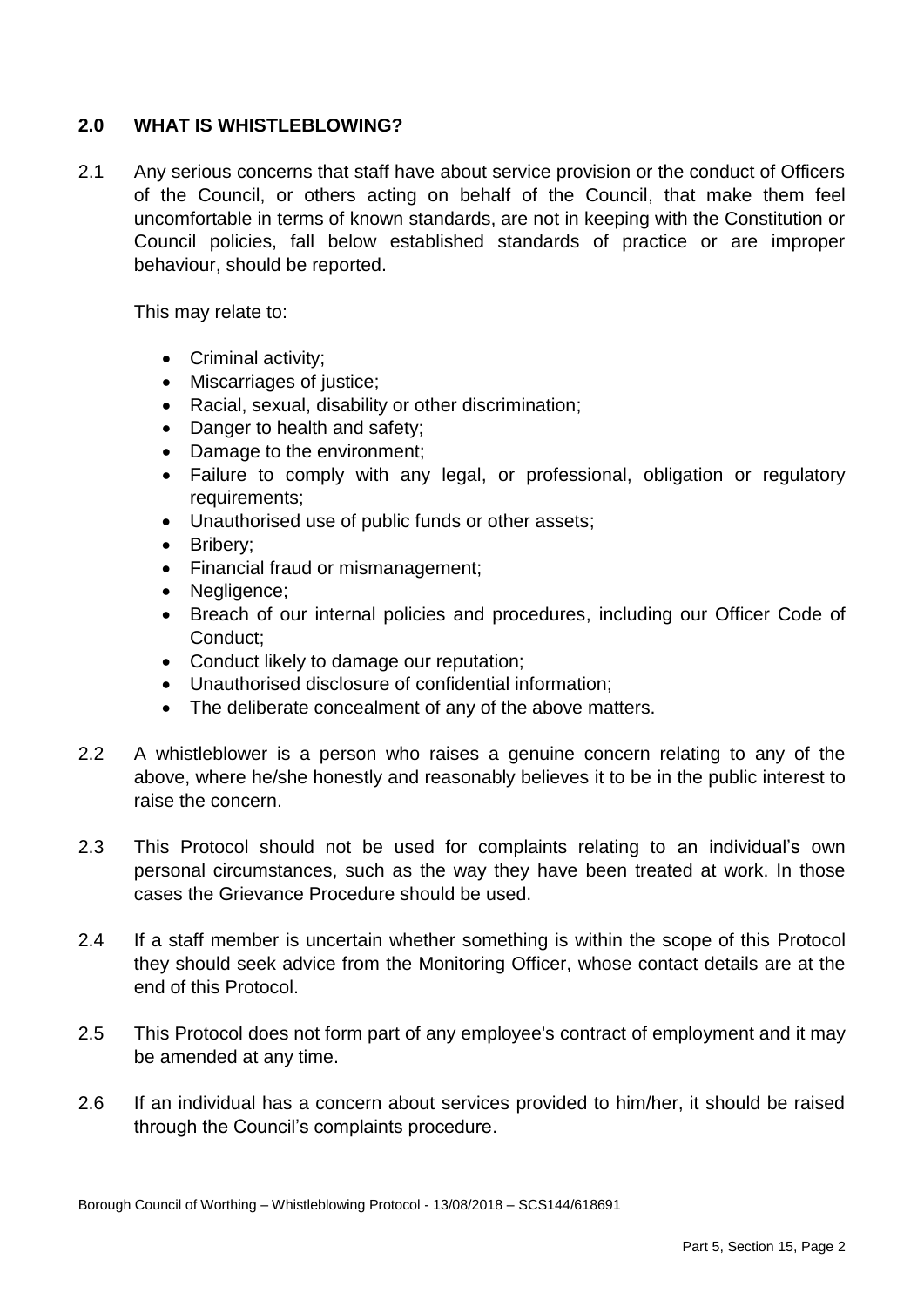2.7 Complaints of misconduct by Councillors are dealt with under a separate procedure and should be referred to the Council's Monitoring Officer.

## **3.0 WHO CAN RAISE A CONCERN UNDER THIS PROTOCOL?**

 3.1 This Protocol applies to all individuals working at all levels of the organisation, trainees, homeworkers, part-time and fixed-term workers, casual and agency staff and volunteers (collectively referred to as staff in this Protocol). including Senior Managers, Officers, Directors, employees, consultants, contractors,

### **4.0 RAISING A WHISTLEBLOWING CONCERN**

- $4.1$  manager or Director. Staff may tell them in person or put the matter in writing if preferred. They may be able to agree a way of resolving concerns quickly and It is hoped that in many cases staff will be able to raise any concerns with their line effectively.
- 4.2 However, where the matter is more serious, or staff feel that their line manager or Director has not addressed the concern, or if they prefer not to raise it with them for any reason, they should contact one of the following:
	- (a) The Monitoring Officer;
	- (b) The Chief Executive;
	- $(c)$ The Chairmen of the Joint Governance Committee;
	- (d) The Chief Financial Officer (S.151 Officer).

Contact details are set out at the end of this protocol.

- $4.3$  discuss their concern. The whistleblower may bring a colleague or Union representative to any meetings held under this Protocol. The companion must respect the confidentiality of the disclosure and any subsequent investigation. The Council will arrange a meeting with the whistleblower as soon as possible to
- $4.4$  provide them with a copy after the meeting. The Council will also aim to give an indication of how it proposes to deal with the matter. The Council will take down a written summary of the whistleblower's concern and
- 4.5 Whoever internally, within the Councils, receives a whistleblowing disclosure, they are obliged to notify the Monitoring Officer, in writing, within 2 working days of the nature of the disclosure made.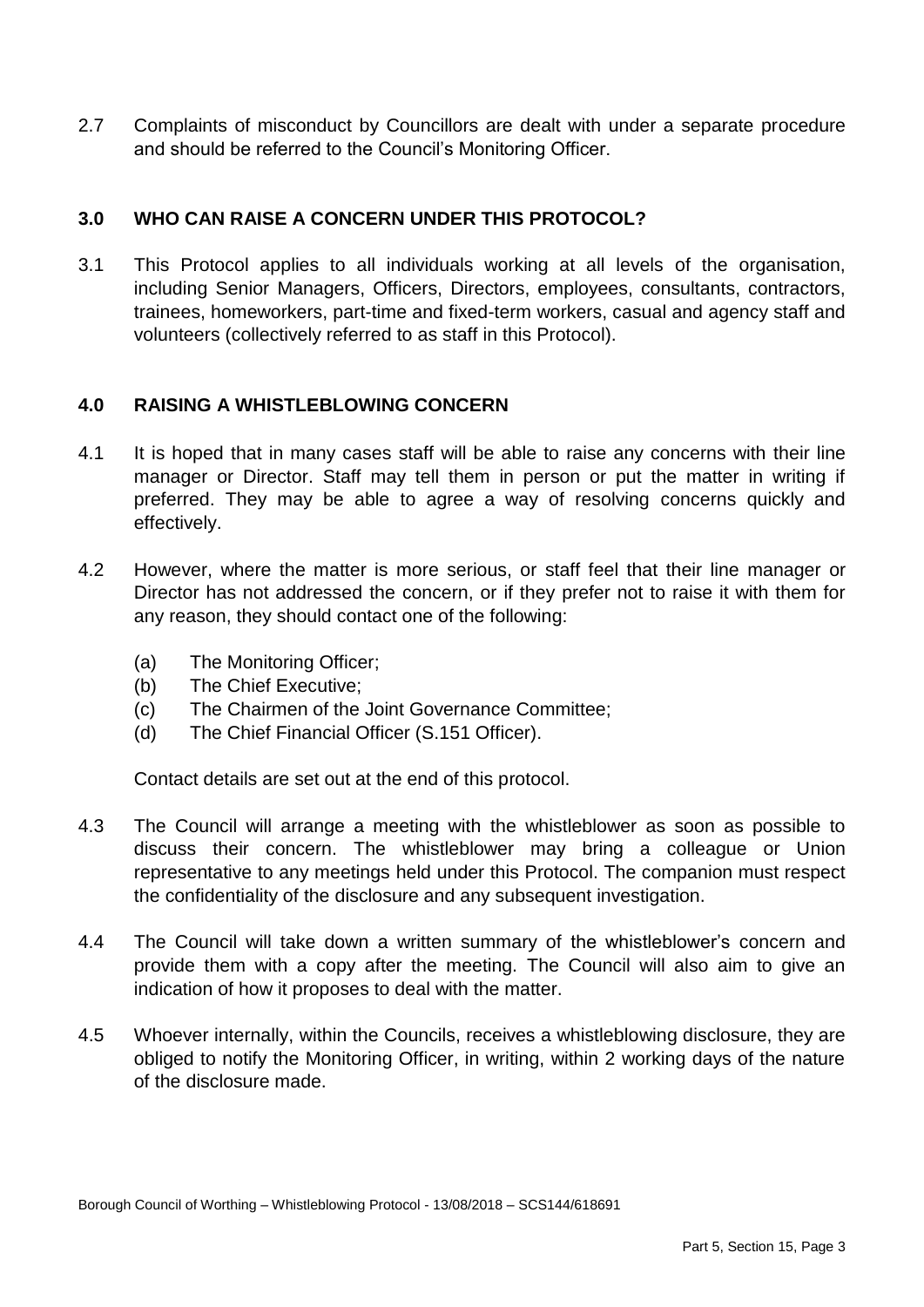# **5.0 CONFIDENTIALITY**

- $5.1$  under this Protocol. However, if a whistleblower wants to raise a concern confidentially, the Council will make every effort not to disclose their identity. If it is necessary for anyone investigating the concern to know the whistleblower's identity, this will be discussed with the whistleblower in advance. The Council hopes that staff will feel able to voice whistleblowing concerns openly
- $5.2$  investigation may be more difficult or impossible if the Investigating Officer cannot obtain further information from the whistleblower. It is also more difficult to establish whether any allegations are credible. Whistleblowers who are concerned about possible reprisals if their identity is revealed should come forward to the Monitoring Officer or one of the other contact points listed in Annex 1 and appropriate measures The Council does not encourage staff to make disclosures anonymously. Proper can then be taken to preserve confidentiality.
- $5.3$  independent charity, Public Concern at Work, who offer a confidential helpline. Their If a whistleblower is in any doubt, they can seek independent advice from the contact details are at the end of this Protocol.

## **6.0 EXTERNAL DISCLOSURES**

- $6.1$  investigating and remedying any wrongdoing in the workplace. In most cases a The aim of this Protocol is to provide an internal mechanism for reporting, whistleblower should not find it necessary to alert anyone externally.
- $6.2$  whistleblower to report their concerns to an external body such as a regulator. It will very rarely, if ever, be appropriate to alert the media. The Council strongly encourages whistleblowers to seek advice before reporting a concern to anyone external. The helpline. They also have a list of prescribed regulators for reporting certain types of concern. Their contact details are at the end of this Protocol. The law recognises that in some circumstances it may be appropriate for a independent whistleblowing charity, Public Concern at Work, operates a confidential
- 6.3 Whistleblowing concerns usually relate to the conduct of staff, but they may sometimes relate to the actions of a third party, such as a customer, supplier or service provider. In some circumstances the law will protect a whistleblower if they raise the matter with the third party directly. However, the Council encourages whistleblowers to report such concerns internally first.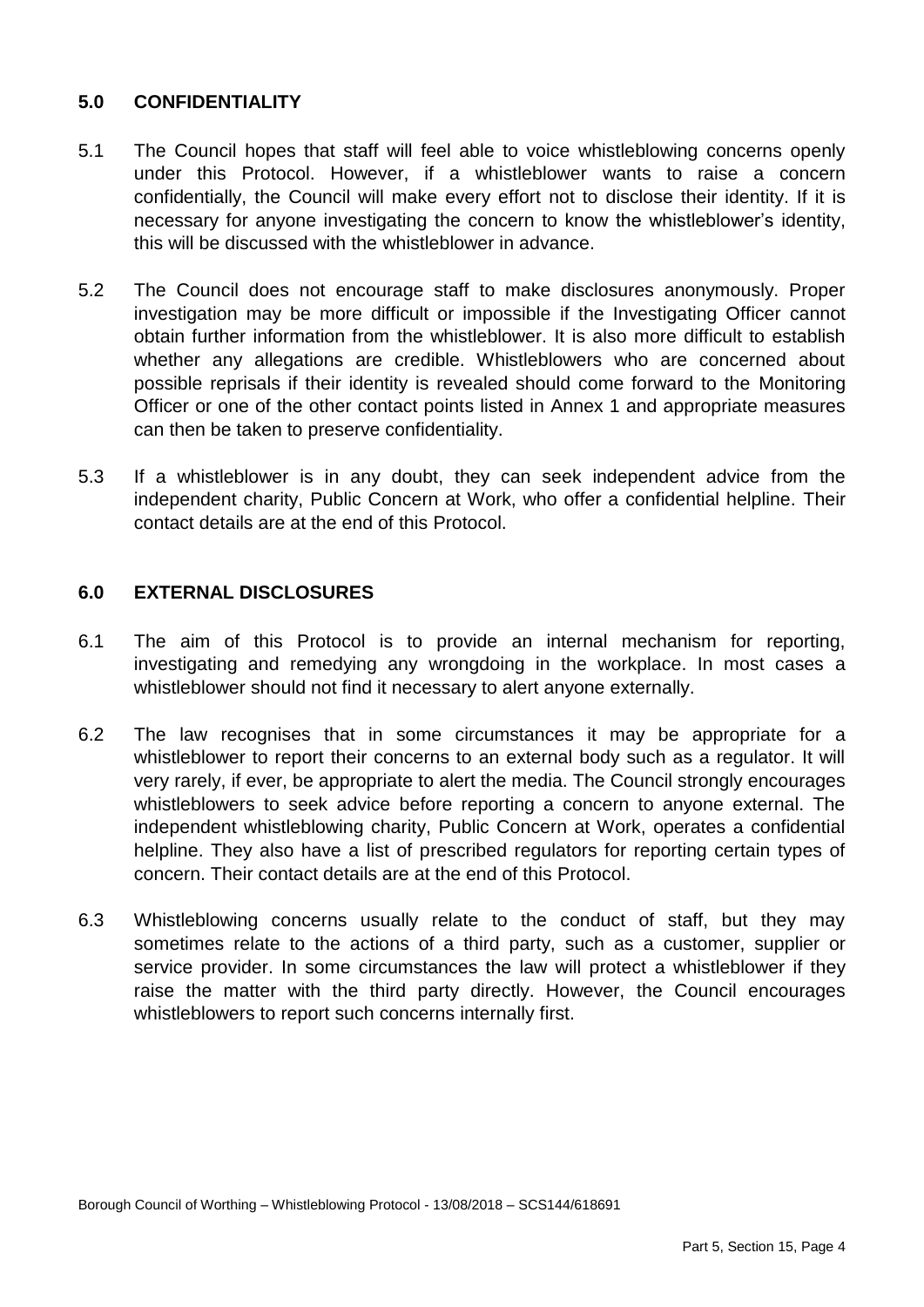## **7.0 INVESTIGATION AND OUTCOME**

- $7.1$  assessment to determine the scope of any investigation. The Council will then inform the whistleblower of the outcome of the assessment. The whistleblower may be 7.1 Once a whistleblower has raised a concern, the Council will carry out an initial required to attend additional meetings in order to provide further information.
- $7.2$  investigators including staff with relevant experience of investigations or specialist knowledge of the subject matter. The investigator(s) may make recommendations for change to enable the Council to minimise the risk of future wrongdoing. In some cases the Council may appoint an Investigating Officer or team of
- $7.3$  investigation and its likely timescale. However, sometimes the need for confidentiality may prevent the giving of specific details of the investigation or any disciplinary action taken as a result. Any information given about the investigation should be treated as The Council will aim to keep the whistleblower informed of the progress of the confidential.
- $7.4$ 7.4 If the Council concludes that a whistleblower has made false allegations maliciously or with a view to personal gain, the whistleblower may be subject to disciplinary action.

## **8.0 IF THE WHISTLEBLOWER IS NOT SATISFIED WITH THE OUTCOME**

- 8.1 While the Council cannot always guarantee the outcome the whistleblower is seeking, it will deal with the concern raised fairly and in an appropriate way, and in compliance with Human Rights and Equalities legislation.
- $8.2$  handled, they can raise it with one of the other key contacts in paragraph 4.2 of this Protocol. Alternatively they may contact the Council's Auditors (contact details are set out at the end of this Protocol) or seek independent advice from Public Concern at If a whistleblower is not satisfied with the way in which their disclosure has been Work.

### **9.0 PROTECTION AND SUPPORT FOR WHISTLEBLOWERS**

- $9.1$  repercussions. The Council aims to encourage openness and will support staff who raise genuine concerns under this Protocol, if they reasonably believe it to be in the It is understandable that whistleblowers are sometimes worried about possible public interest to do so, even if they turn out to be mistaken.
- $9.2$  making a disclosure, provided it is made in the honest belief that it is in the public interest to do so. Detrimental treatment includes dismissal, disciplinary action, threats Staff must not suffer any detrimental treatment as a result of raising a concern or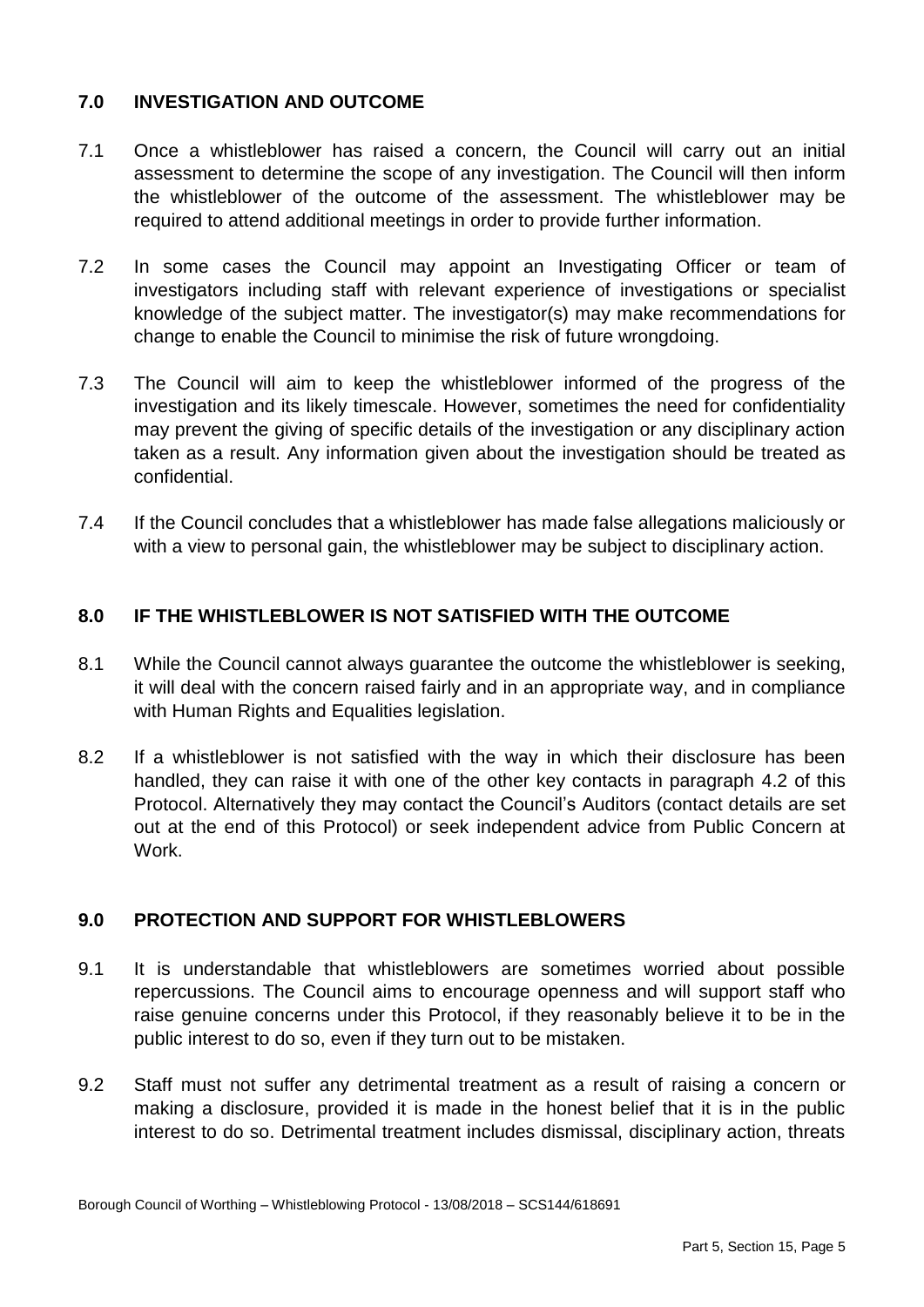or other unfavourable treatment connected with raising a concern. If you believe that you have suffered any such treatment, you should inform the Monitoring Officer immediately. If the matter is not remedied you should raise it formally using the Council's Grievance Procedure.

9.3 involved in such conduct it likely to be subject to disciplinary action. In some cases the whistleblower could have a right to sue them personally for compensation in an Employment Tribunal, and also for the Council to potentially be vicariously liable for Staff must not threaten or retaliate whistleblowers in any way. Any staff member their actions.

### **10.0 RESPONSIBILITY FOR THE SUCCESS OF THIS PROTOCOL**

- 10.1 The Council's Corporate Leadership Team has overall responsibility for this Protocol, and for reviewing the effectiveness of actions taken in response to concerns raised under this Protocol.
- 10.2 The Monitoring Officer has day-to-day operational responsibility for this Protocol, and must ensure that all managers and other staff who may deal with concerns or investigations receive regular and appropriate training.
- 10.3 The Monitoring Officer should review this Protocol at least every 3 years in conjunction with the Councils' Joint Governance Committee and with the Strategic Head of Human Resources who shall consult with UNISON.
- 10.4 All staff are responsible for the success of this Protocol and should ensure that they use it to disclose any suspected danger or wrongdoing. Staff are invited to comment on this Protocol and suggest ways in which it might be improved. Comments, suggestions and queries should be addressed to the Monitoring Officer.